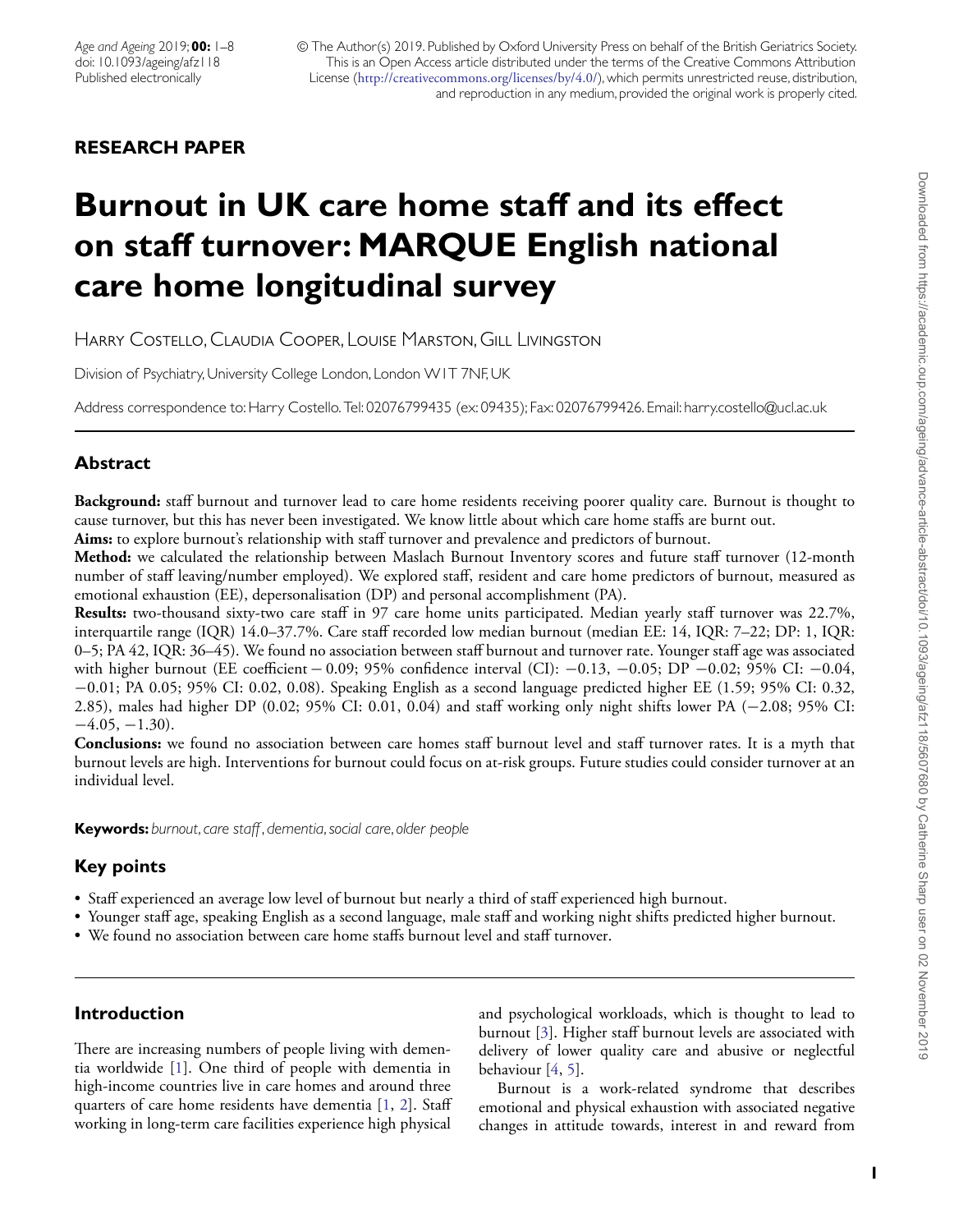working [\[6\]](#page-6-5). The most widely used measure of burnout is the Maslach Burnout Inventory (MBI), which divides burnout into three components: emotional exhaustion (EE) (a feeling of emotional depletion), depersonalisation (DP) (also described as cynicism) and negative perceptions of personal accomplishment (PA) at work [\[6\]](#page-6-5).

In 2010, 36% of care home staff in England had been in their roles for less than 3 years, leading to calls for urgent action on high staff turnover and vacancies in dementia care in the House of Commons report on improving dementia services in England [\[7\]](#page-6-6). Lack of job satisfaction, high stress and burnout are suggested to lead to high turnover and vacancy rates [\[8](#page-6-7)[–10\]](#page-6-8). No study to our knowledge has, however, investigated the relationship between turnover and burnout.

Though stress differs from burnout, in being a broader description of a state of mental strain resulting from adverse or demanding circumstances, the two are often conceptualised within the same framework [\[6\]](#page-6-5). Proposed descriptive models of the complex process of carer stress include the Double ABCX model [\[11\]](#page-6-9) that focuses on the adaptation process following exposure to a crisis, and the Stress Process model [\[12\]](#page-6-10) that identifies four domains in the process of carers adapting to events: context, stressors, resources/mediators and caregiving outcomes. However, little is known about the predictors of burnout and its role within these models.

Our systematic review and meta-analysis of burnout in care staff working in long-term care facilities found that staff caring for residents with dementia experience an average lowto-moderate burnout levels, though there may be at risk groups [\[13\]](#page-6-11). Preliminary evidence suggests that care home type, leadership, environment, staffing, shift-work, whether English was spoken as a second language and agitation in residents are related to care staff burnout level.

The MARQUE (Managing Agitation and Raising Quality of Life) is a naturalistic 2-year cohort study of agitation and quality of life of residents in care homes across England and included measures of staff burnout [\[14\]](#page-6-12). We report on the prevalence and predictors of burnout in long-term care staff and its relationship with care home staff turnover.

Our hypotheses, based on determinants of burnout identified in our systematic review [\[13\]](#page-6-11), were that staffs are more likely to experience burnout if:

- (i) Residents had higher agitation levels
- (ii) Staff worked in a poorer physical environment
- (iii) Staffing levels were lower
- (iv) English was spoken as a second language
- (v) There was worse management support and leadership in the care home
- (vi) The care home delivered nursing level of care.

# **Methods**

#### **Setting and sample**

The MARQUE study had ethical approval from the Harrow Research Ethics Committee (14/LO/0034). Care homes

were recruited from across England, from January 2014 to November 2015. A care home provides residential 24-h care to those who need it. Residential care homes provide personal care and activities through care assistants and managers. Nursing homes also have qualified nurses on the staff. Care home clusters were defined as units within care homes in which staff and managers worked separately to other clusters even when within the same home. Sample size was determined by the MARQUE cohort study's primary objective. Details of recruitment and consent procedures, including differences between participating and non-participating residents, are reported elsewhere [\[15\]](#page-6-13).

#### **Procedures**

We sought care home managers' agreement for each home's inclusion. Each manager provided a staff list and identified residents with dementia.

Care home staff asked residents, whom they judged as having decisional competence for consent for the researchers to approach them. Residents who had decisional competence for consent were asked for written, informed consent to the study. Consultees were asked to make this decision for those lacking capacity in line with the Mental Capacity Act (2005).

Trained research assistants conducted assessments by interviewing staff and residents at the care homes.

#### **Measures**

#### *Care home measures*

We recorded care homes characteristics (see [Table 1\)](#page-2-0). We assessed the physical environment of care homes using the 15-item Therapeutic Environment Screening Survey for Nursing Homes and Residential Care (TESS), possible total scores 0–30. Higher scores indicate a better environment [\[16\]](#page-7-0).

#### *Turnover*

Care home managers reported the number of staff who had left in the previous 4 months at 4, 8 and 12 months after baseline. To estimate percentage yearly turnover of staff whilst accounting for care home size, the number of staff leaving over 12 months was divided by the total number of staff working at the care home over the 7 days before baseline.

The care quality commission (CQC) is an independent regulator of health and social care in England that rates care home level of care in different domains. We used the CQC standard rating to measure staffing levels and leadership/ management support recording whether 'all care standards were met' or 'not all care standards were met'.

#### **Care staff measures**

We recorded sociodemographic and job characteristics of care staff (see [Table 1\)](#page-2-0).

Burnout was measured using the MBI a 22-item measure, comprising three subscales that record EE, DP and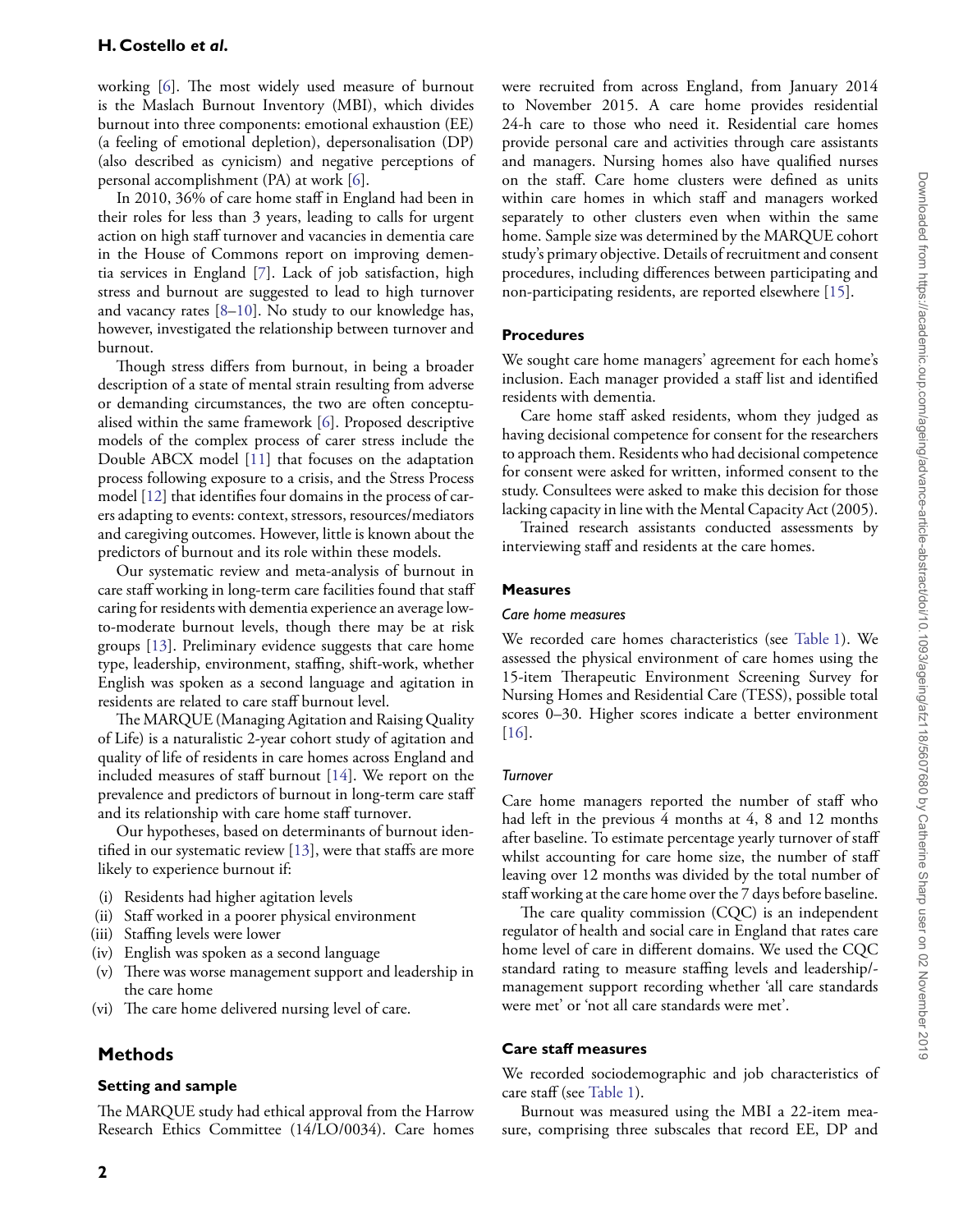# <span id="page-2-0"></span>**Table 1.** Baseline characteristics of care homes, residents and staff.

Care home, resident & care staff measures (unless stated)

|                                                                |                   | $n$ (unless stated) | % (unless stated)   |
|----------------------------------------------------------------|-------------------|---------------------|---------------------|
| Care home type:                                                | Nursing           | 58                  | 60%                 |
|                                                                | Personal care     | 39                  | 40%                 |
|                                                                | (residential)     |                     |                     |
| Number of residents present per CH, median (IQR)               |                   | 91                  | 34 (24-50)          |
| Number of residents with dementia present per CH, median (IQR) |                   | 91                  | $26(17-38)$         |
| Environmental quality score on the TESS, mean (SD)             |                   | 82                  | 16(3)               |
|                                                                | $\boldsymbol{n}$  | Mean (SD)           | Median (IQR)        |
| Turnover = (number of staff leaving                            | 68                | 30.4 (23.14)        | 22.7%               |
| CH over 12 months/number of                                    |                   |                     | $(14.0 - 37.7%)$    |
| staff at baseline) $\times$ 100                                |                   |                     |                     |
| MBI: emotional exhaustion                                      | 97                | 15.6 (4.64)         | $14.9(12.3 - 18.0)$ |
| MBI: depersonalisation                                         | 97                | 2.9(1.3)            | $2.6(1.9-3.7)$      |
| MBI: personal accomplishment                                   | 97                | 39.2(2.7)           | 39.4 (37.6–41.1)    |
| Resident characteristics (total: $n = 1,489$ )                 |                   |                     |                     |
| Resident CMAI score, median (IQR)                              |                   | 1,424               | $41(33 - 55)$       |
| Resident age, mean (SD)                                        |                   | 1,437               | 85(9)               |
| Dementia severity (CDR)                                        | Mild              | 427                 | 29%                 |
|                                                                | Moderate          | 482                 | 33%                 |
|                                                                | Severe            | 549                 | 38%                 |
| Staff characteristics (total: $n = 2,062$ )                    |                   |                     |                     |
| Staff sex:                                                     | % Female          | 1,757               | 85.2%               |
| Age, mean (SD)                                                 |                   | 2,002               | 40.0 (12.8)         |
| Years working, mean (SD)                                       |                   | 2,014               | 8.8(8.1)            |
| Shiftwork                                                      | Day               | 1,497               | 72.8%               |
|                                                                | Night             | 164                 | 8.0%                |
|                                                                | Days and nights   | 396                 | 19.3%               |
| Qualifications                                                 | No qualifications | 88                  | 4.3%                |
|                                                                | Secondary         | 1,345               | 65.8%               |
|                                                                | school/college    |                     |                     |
|                                                                | Degree and above  | 493                 | 24.1%               |
|                                                                | Other (diplomas)  | 118                 | 5.8%                |
| Nursing qualification                                          | Yes               | 300                 | 14.7%               |
|                                                                | No                | 1,744               | 85.3%               |
| English as second language                                     | Yes               | 623                 | 30.4%               |
|                                                                | No                | 1,429               | 69.6                |
| MBI subscale                                                   | $\boldsymbol{n}$  | Mean (SD)           | Median (IQR)        |
| Emotional exhaustion                                           | 2,062             | 15.7(11.2)          | $14(7-22)$          |
| Depersonalisation                                              | 2,062             | 2.9(3.7)            | $1(0-5)$            |
| Personal accomplishment                                        | 2,062             | 39.2(8.5)           | $42(36-45)$         |
| MBI cutoff                                                     | Emotional         | Depersonalisation   | Personal            |
|                                                                | exhaustion        |                     | accomplishment      |
| Low burnout $(n)$                                              | $1,246(60.4\%)$   | 1,770 (85.8%)       | 1,360 (66.0%)       |
| Moderate burnout $(n)$                                         | 464 (22.5%)       | 242 (11.7%)         | 397 (19.3%)         |
| High burnout $(n)$                                             | 352 (17.1%)       | 50 (2.4%)           | 305 (14.8%)         |
| Number of MBI subscales high                                   | One subscale      | Two subscales       | Three subscales     |
| burnout experienced in                                         | 521 (25.3%)       | 75 (3.6%)           | $12(0.6\%)$         |

CH: care home, SD: standard deviation.

PA on a 7-item scale from 'never' to 'everyday' [\[6\]](#page-6-5). We used standard cutoff values for 'low' (EE:  $\leq$ 16, DP:  $\leq$ 6, PA: ≥39), 'moderate' (EE: 17-26, DP: 7-12, PA: 38-32) and 'high' (EE:  $\geq$ 27, DP:  $\geq$ 13, PA:  $\leq$ 31) burnout levels [\[17\]](#page-7-1).

#### **Resident measures**

The staff member working most closely with a resident completed the following measures: Cohen-Mansfield Agitation Inventory (CMAI), a 29-item informant questionnaire with each item scored on a 7-item scale from 'never'(1) to 'several times per hour'(7) [\[18\]](#page-7-2). Scores *>*45 are regarded as clinically significant agitation [\[19\]](#page-7-3).

Dementia severity was rated using the Clinical Dementia Rating (CDR) scale. We used the CDR standard global score based on the Washington University CDR-assignment algorithm which is a reliable and valid measure of dementia severity, categorised from 0—no dementia to 3—severe dementia [\[20\]](#page-7-4).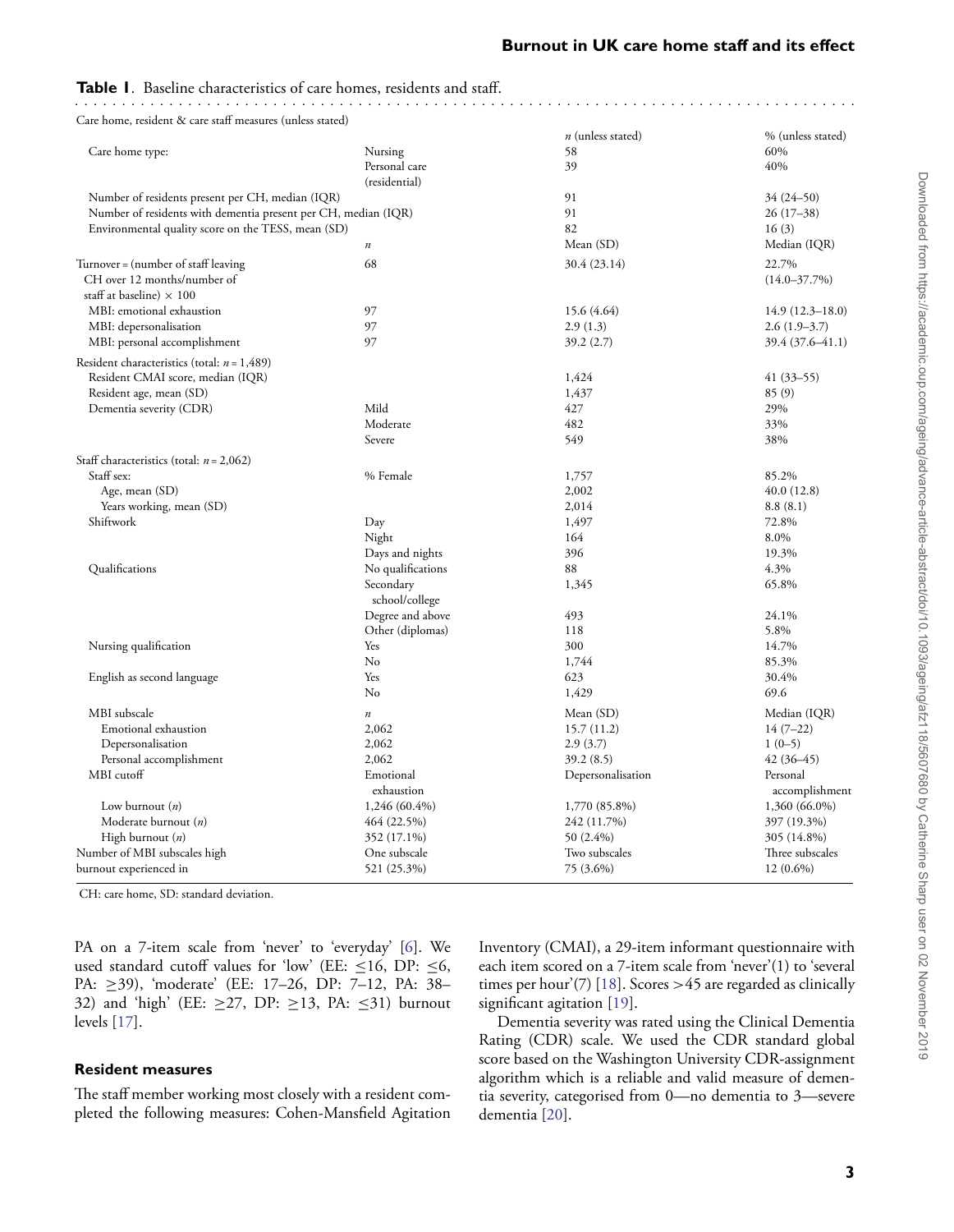#### **Analysis**

We analysed data using Stata version 14 [\[21\]](#page-7-5). We first examined baseline characteristics of care homes, staff, residents and burnout.

Guided by our systematic review, we analysed predetermined independent variables and the three subscales of the MBI using mixed effects linear regression accounting for care home unit clustering. This included the following independent variables: resident agitation (mean care home CMAI score), physical environment (TESS score), staff shift type, staff age, sex, whether English was spoken as a second language, staffing level (CQC rating of staffing), management/leadership (CQC rating of management) and care home type. We explored whether number of residents with dementia, staff qualifications or number of years working might confound the relationship with burnout by analysing whether the addition of these variables caused estimates of association to differ from the unadjusted model estimate by 10% or more, though no difference was identified.

We investigated the associations between burnout and turnover at the care home level. We imputed missing data for care homes staff turnover using multiple imputation [\[22\]](#page-7-6). The imputation model included turnover and all variables analysed as predictors of turnover. Ten imputed datasets were created. Univariable analysis was conducted using linear regression, employing Rubin's rules [\[23\]](#page-7-7), of the same independent variables analysed in our burnout models and mean MBI subscale scores, with turnover as the dependent variable. Our multivariable model included burnout subscales and variables significantly associated with staff burnout or associated with care home turnover in our univariable analysis at  $P < 0.01$ .

# **Results**

#### **Study participants**

We contacted 114 care homes, and 86 (75%) agreed to participate (see [Table 1\)](#page-2-0). Seven homes were subdivided into *>*1 cluster, totalling 18 clusters. Total baseline sample was 97 clusters. Of the 2,120 care home staff approached, 2,062 (97.3%) agreed to baseline data collection, all of whom completed the MBI.

Most care staff were female (85.2%), 30.4% spoke English as a second language, 14.7% of staff had a nursing qualification. Only 8% worked solely night shifts.

The majority of care homes were privately run (80%) and provided nursing care (60%), and there was a median of 34 residents living in each care home. The majority of residents approached had dementia (86%), and 71% of those consented had either moderate or severe dementia. Median CMAI scores across care homes was 41 (interquartile range – IQR: 33–55), and 40% of residents had clinically significant agitation.

#### **Turnover levels of staff in care homes**

Sixty-eight of 97 care home clusters (70.1%) had sufficient data to calculate annual staff turnover (see [Table 1\)](#page-2-0). The

others lacked complete records for the number of staff who had left in the previous 4 months at 4, 8 and 12 months after baseline. However, missing data were imputed using a multiple imputation model that included turnover and all variables analysed as predictors of turnover, and there was no difference in findings when analysis was performed with and without imputation. Median turnover was 22.7% (IQR: 14.0–37.7%) of total staff annually.

#### **Burnout levels in staff**

On average, staff experienced low EE levels, low DP and high PA (see [Table 1\)](#page-2-0). However, 29.5% of all staff experienced high burnout in at least one subscale; 17.1% experienced high EE 2.4%, high DP and 14.8% had low PA [\(Table 1\)](#page-2-0). Of staff who experienced high burnout levels, only 12.3% were burnt out in two subscales, and 2.0% in all three.

#### **Associations with staff turnover in care homes**

We found no significant association between any burnout measure and staff turnover. Turnover of staff was significantly higher in nursing homes (see [Table 2\)](#page-5-0). There were no other significant determinants of turnover.

#### **Associations with burnout in care staff**

Younger staff had significantly higher burnout levels across all three subscales (see [Table 3\)](#page-4-0). Male staff experienced significantly higher levels of DP. Staff who spoke English as a second language had significantly higher EE. Staff who worked only night shifts experienced significantly lower PA.

We found no association between mean burnout scores within care homes and turnover or any association with any of type of care home, mean agitation level within homes, CQC standard of staffing and management or quality of physical environment.

# **Discussion**

This is the first study to explore the relationship between staff turnover and burnout. It is also the largest survey of burnout in care staff to date. Contrary to our hypothesis and suggestions in policy documents, there was no association between the level of staff burnout in care homes and staff turnover. The low mean burnout of staff indicates that high burnout cannot be the sole reason for turnover. Additionally, there were no shared predictors of turnover and burnout suggesting that they are different phenomena. It is possible that those who find the work emotionally most difficult but stay working in care homes either become less burnt out as they become more used to the work/environment or are unable to leave. The only significant association with staff turnover was higher turnover occurring in nursing homes. Perhaps this was a result of nurses having a more portable qualification.

We found nearly a quarter of staff left the care home every year. This was high but less than the 30.7% rate estimated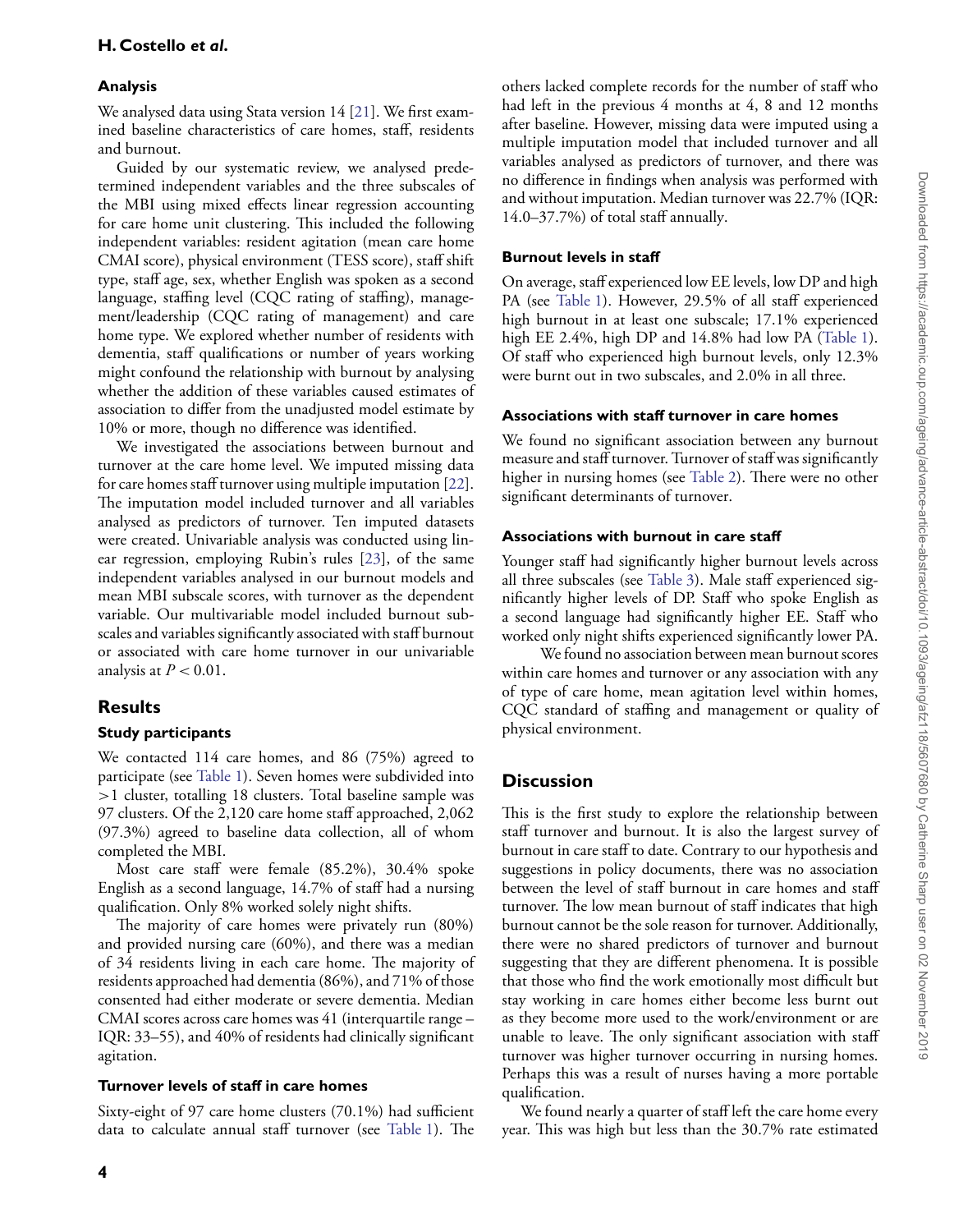|                                               |                  | Care home staff % turnover |                               |
|-----------------------------------------------|------------------|----------------------------|-------------------------------|
|                                               | $\boldsymbol{n}$ | Model 1: coef (95% CI)     | Model 2: coef (95% CI)        |
| Staff-related factors                         |                  |                            |                               |
| Mean staff emotional exhaustion               | 97               | $-0.34(-1.74, 1.07)$       | $-0.84(-2.85, 1.17)$          |
| Mean staff depersonalisation                  | 97               | $-0.13(-4.15, 4.41)$       |                               |
|                                               |                  |                            | $1.50(-4.01, 7.01)$           |
| Mean staff personal accomplishment            | 97               |                            |                               |
|                                               |                  | $0.11 (-2.11, 2.32)$       | $0.24 (-2.20, 2.68)$          |
| Staff sex: % male staff                       | 97               |                            | $-0.03$ ( $-0.62$ 0.55)       |
|                                               |                  | $0.09(-0.40, 0.57)$        |                               |
| Staff age                                     | 97               | $-0.78(-1.79; 0.24)$       | $-0.99(-2.11, 0.13)$          |
| % staff that speak English as second language | 97               | $-0.04(-0.23, 0.15)$       | $-0.03(-0.24, 0.19)$          |
| Shiftwork: % staff that do night shifts       | 97               | $-0.08$ ( $-0.34$ , 0.18)  | $-0.09(-0.37, 0.18)$          |
| Resident-related factors                      |                  |                            |                               |
| Agitation (CMAI total)                        | 97               | $-0.25(-0.87, 0.36)$       |                               |
| Care home-related factors                     |                  |                            |                               |
| CQC rating standards of staffing              |                  |                            |                               |
| All standards met                             | 97               | Ref.                       |                               |
| Not all standards met                         |                  | $-12.31(-43.71, 19.08)$    |                               |
| CQC rating standards of management            |                  |                            |                               |
| All standards met                             | 97               | Ref.                       |                               |
| Not all standards met                         |                  | $-4.31 (-42.21, 33.58)$    |                               |
| Type of care home                             |                  |                            |                               |
| Nursing                                       | 97               | Ref.                       | Ref.                          |
| Personal                                      |                  | $-13.73(-27.48, 0.03)$     | $-16.18$ ( $-31.90, -0.46$ )* |
| Average CH TESS score                         | 97               | $-1.47(-2.96, 0.02)$       |                               |
|                                               |                  |                            |                               |

<span id="page-4-0"></span>**Table 2.** Imputed univariable and multivariable regression analysis of turnover predictors in care homes

Model 1 = univariable linear regression; Model 2 = multivariable linear regression; Ref. = reference group; - = not included in multivariate analysis and CH: care home. ∗*P <* 0.05. ∗∗*P <* 0.001.

nationally [\[7\]](#page-6-6). In our cohort, 80% of care homes were privately run, and 40% were residential.This was higher than the 75% of care homes in England that were reported to be privately run and 27% that were nursing or mixed nursing and residential. When we previously corrected our results using probability weights so the homes were representative, the results were essentially unchanged [\[14\]](#page-6-12).

Whilst turnover was measured using all staff at a care home level, we do not know whether staff who left their role and did not participate in the study experienced high burnout.

Care staff had low mean burnout levels in all domains, reflecting findings in our previous systematic review [\[24\]](#page-7-8). However, around a sixth of staff experienced high burnout in one domain.

All significant predictors of burnout identified were staff related; younger staff experienced higher burnout in all domains.

There has been conflicting evidence of the association between staff age and burnout in six previous studies, though this study surveyed more care staff than all of these combined [\[13\]](#page-6-11). It may be that older staff members who remain in the care home are resilient or have developed coping strategies.

Our finding of higher DP in male staff is similar to that in Japanese long-term care facilities [\[25\]](#page-7-9). It is unclear whether male staffs have a different experience of the care role to female staff. There is evidence that male care staffs experience more violence from residents [\[26\]](#page-7-10), which is a reported predictor of burnout [\[27\]](#page-7-11).

Staff who spoke English as a second language experienced higher EE; this is the second largest study to report this in a native English speaking country [\[24,](#page-7-8) [28\]](#page-7-12); the other was of Canadian care staff (*n* = 1,194) [\[28\]](#page-7-12). Qualitative studies of migrant care workers report common experiences of racism at work or refusal of care from staff of different ethnicity to residents [\[29\]](#page-7-13). Verbal abuse is linked with low morale in mental health nurses [\[30\]](#page-7-14), and it may be that care staffs who speak English as a second language have higher burnout as a result. Additionally, it may be that the many 'push and pull' reasons for migration, and the differential rights of migrant care staff shaped by immigration status in both choice, and empowerment within work, influence burnout level [\[31\]](#page-7-15).

Care staff who work nights experience lower PA likely due to the nature of contact with residents who may be asleep throughout most or all of their shift. This finding has been replicated in hospital nursing staff and midwives [\[32,](#page-7-16) [33\]](#page-7-17).

Contrary to our hypotheses, level of resident agitation, environment quality and type of care home had no association with burnout. However, limitations of this study include the use of CQC standards of management, which are not validated measures of management or leadership, although used as national standards. Additionally, though the CMAI is a valid measure of agitation, it is not a measure of other neuropsychiatric symptoms of dementia, which were not included in our analysis due to not being identified as a determinant of burnout in our systematic review [\[13\]](#page-6-11).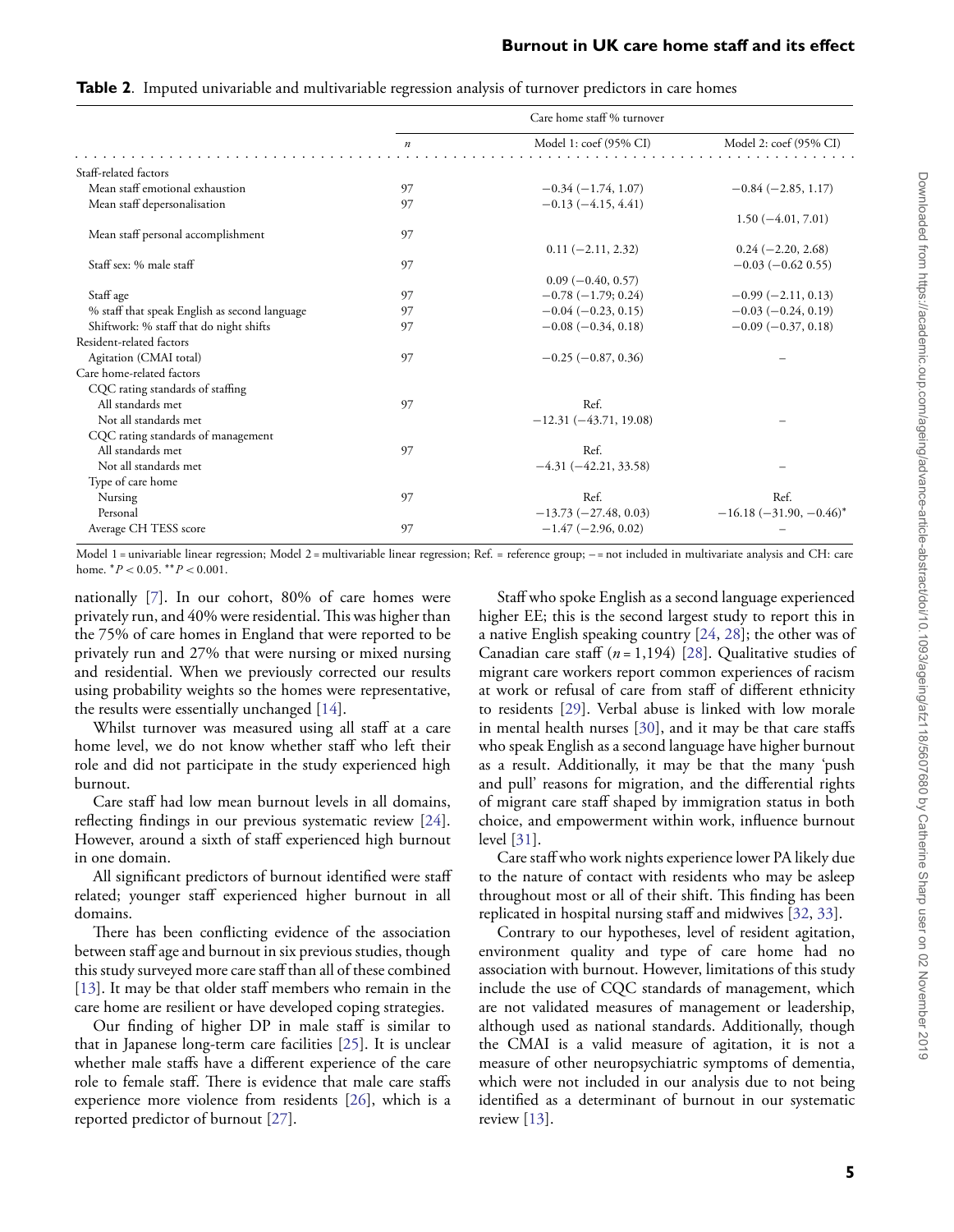|                                                                                                                                                                  |              | Emotional exhaustion                              |                                                 | Depersonalisation                                 |                                                   | Personal accomplishment                       |                                                   |
|------------------------------------------------------------------------------------------------------------------------------------------------------------------|--------------|---------------------------------------------------|-------------------------------------------------|---------------------------------------------------|---------------------------------------------------|-----------------------------------------------|---------------------------------------------------|
|                                                                                                                                                                  |              |                                                   | Model 2: coef (95% CI)                          | Model 1: coef (95% CI)                            | Model 2: coef (95% CI)                            | Model 1: coef (95% CI)                        | Model 2: $\operatorname{coef}(95\% \text{ Cl})$ . |
| Resident-related factors                                                                                                                                         |              |                                                   |                                                 |                                                   |                                                   |                                               |                                                   |
| Agitation (CMAI total)<br>Staff-related factors<br>Staff sex                                                                                                     | 2,055        | $0.03 (-0.07, 0.13)$                              | $0.01 (-0.10, 0.11)$                            | $0.001 (-0.03, 0.03)$                             | $-0.01 (-0.04, 0.03)$                             | $-0.02(-0.09, 0.04)$                          | $-0.01(-0.07, 0.05)$                              |
| Female                                                                                                                                                           | 1,757        | Ref.                                              |                                                 | Ref.                                              |                                                   | Ref.                                          |                                                   |
| Staff age<br>Male                                                                                                                                                | 2,002<br>298 | $-0.10 (-0.13, -0.06)$ **<br>$0.02 (-1.34, 1.37)$ | $-0.09(-0.13,-0.05)$ **<br>$-0.41(-1.88, 1.05)$ | $-0.03(-0.04, -0.02)$ **<br>$0.83(0.38, 1.29)$ ** | $-0.02 (-0.04, -0.01)^*$<br>$0.95(0.46, 1.44)$ ** | $0.06(0.03, 0.09)$ **<br>$0.01 (-1.04, 1.06)$ | $-0.25(-1.33, 0.83)$<br>$0.05(0.02, 0.08)$ **     |
| English is second language<br>ż                                                                                                                                  | 1,429        | Ref.                                              |                                                 | Ref.                                              |                                                   | Ref.                                          |                                                   |
| Yes                                                                                                                                                              | 623          | $1.46(0.31, 2.63)^*$                              | $1.59(0.32, 2.85)^*$                            | $0.28 (-0.10, 0.66)$                              | $0.28 (-0.14, 0.70)$                              | $0.17 (-0.07, 1.04)$                          | $0.85 (-0.06, 1.76)$                              |
| Days only<br>Shiftwork                                                                                                                                           | 1,497        | Ref.                                              |                                                 | Ref.                                              |                                                   |                                               |                                                   |
| Nights only                                                                                                                                                      | 164          | $-1.73(-3.49, 0.03)$                              | $-1.52(-3.38, 0.34)$                            | $0.02 (-0.57, 0.61)$                              | $0.07 (-0.55, 0.69)$                              | $-1.95 (-3.31, -0.58)$ *                      | $-2.68 (-4.05, -1.30)^{**}$                       |
| Days and nights                                                                                                                                                  | 396          | $0.31 (-0.99, 1.60)$                              | $-0.07(-1.47, 1.33)$                            | $-0.15 (-0.58, 0.28)$                             | $-0.34(-0.81, 0.13)$                              | $0.91(-0.08, 1.90)$                           | $0.39(-0.63, 1.41)$                               |
| CQC rating standards of staffing<br>Care home-related factors                                                                                                    |              |                                                   |                                                 |                                                   |                                                   |                                               |                                                   |
| All standards met                                                                                                                                                | 1,892        | Ref.                                              |                                                 | Ref.                                              |                                                   | Ref.                                          |                                                   |
| CQC rating standards of management<br>Not all standards met                                                                                                      | 77           | $-0.50(-5.20, 4.20)$                              | 5.81 $(-2.46, 14.07)$                           | $-0.76$ $(-2.14, 0.61)$                           | $-0.30(-2.88, 2.28)$                              | $-0.84(-3.67, 1.99)$                          | $-1.63(-6.35, 3.09)$                              |
| All standards met                                                                                                                                                | 1,907        | Ref.                                              |                                                 | Ref.                                              |                                                   | Ref.                                          |                                                   |
| Not all standards met<br>Type of care home                                                                                                                       | 112          | $-2.46(-6.33, 1.40)$                              | $-6.43(-13.23, 0.37)$                           | $-0.66(-1.79, -0.48)$                             | $-0.41(-2.54, 1.71)$                              | $0.01 (-2.36, 2.37)$                          | $1.19(-2.71, 5.10)$                               |
| Nursing                                                                                                                                                          | 1,319        | Ref.                                              |                                                 |                                                   |                                                   |                                               |                                                   |
| Personal                                                                                                                                                         | 736          | (.37)<br>$-0.53(-2.43, 1)$                        | $-1.15(-3.13, 0.82)$                            | $0.25 (-0.31, 0.80)$                              | $0.16 (-0.46, 0.78)$                              | $-0.52(-1.67, 0.63)$                          | $-0.30(-1.42, 0.83)$                              |
| Average CH TESS score                                                                                                                                            | 1,964        | $-0.11 (-0.36, 0.13)$                             | $-0.04(-0.28, 0.21)$                            | $0.02 (-0.05, 0.09)$                              | $0.02 (-0.05, 0.10)$                              | $0.04(-0.10, 0.19)$                           | $0.04 (-0.10, 0.18)$                              |
| Model 1 = mixed effects univariable analysis; Model 2 = mixed effects multivariable analysis; Ref. = reference group and CH: care home. * P < 0.05. ** P < 0.001 |              |                                                   |                                                 |                                                   |                                                   |                                               |                                                   |

<span id="page-5-0"></span>Table 3. Mixed effects univariable and multivariable analysis of burnout predictors in care staff **Table 3**. Mixed effects univariable and multivariable analysis of burnout predictors in care staff

**H. Costello** *et al* **.**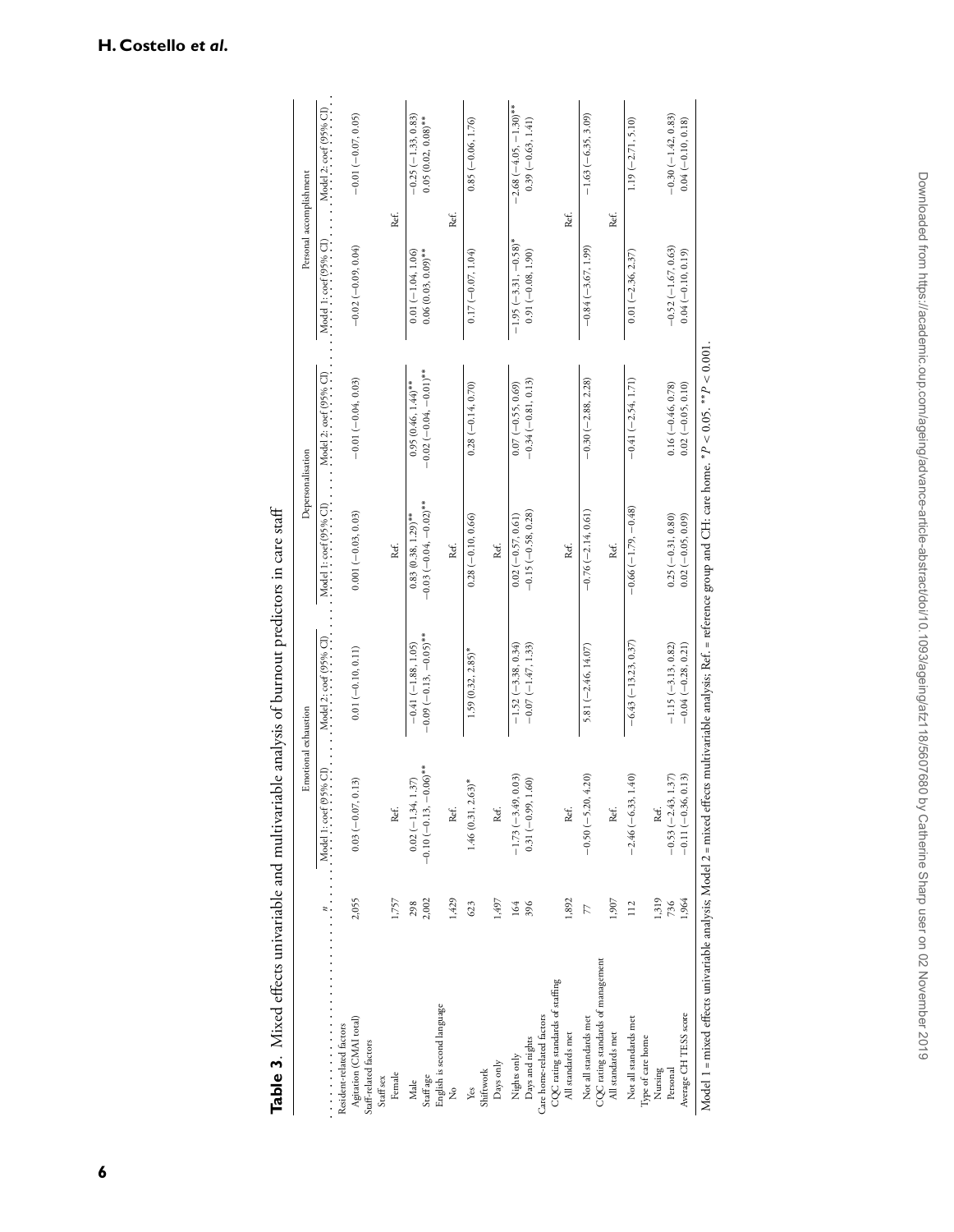# Seven care homes were subdivided into separate units. In these clusters, though staff and managers worked separately, it is likely that similar procedures and policies were shared

# **Conclusion**

results in these clusters.

We conclude that there was no evidence of an association between staff turnover and burnout. Only care homes that delivered a nursing level of care predicted higher turnover.

across the whole care home which could have influenced

It is a myth that most care home staffs have high burnout. On average, care staffs experience low burnout, and those who care for residents who are awake experience high PA in their work. However, there are a significant number of staffs who experience high burnout particularly from at risk groups. We found that predictors of higher staff burnout are focused at the individual level and largely related to sociodemographic profile. Future interventions to reduce burnout should consider targeting staffs who are younger, male, speak English as a second language and work night shifts.

**Acknowledgements**: We thank all participating care homes, residents, families and staff. We also thank all the other University College London (UCL) researchers involved in the study and members of the steering committee and community of interest.

**Author's contributions:** The corresponding author had full access to all the data in the study and had final responsibility for the decision to submit for publication. The views expressed are those of the author(s) and not necessarily those of the National Health Service (NHS), the NIHR or the Department of Health.

**Declaration of Conflicts of Interest**: All authors declare no competing interests.

**Disclaimer**: The views expressed are those of the author(s) and not necessarily those of the NHS, the NIHR or the Department of Health.

**Declaration of Funding**: This research was funded by the UK Economic and Social Research Council and the National Institute of Health Research Grant number NIHR/ESRC ES/L001780/1. Professors Livingston and Cooper are supported by University College London Hospital (UCLH) NIHR Biomedical Research Centre and received funding from the National Institute for Health Research (NIHR) Collaboration for Leadership in Applied Health Research and Care North Thames at Bart's Health NHS Trust. G.L. is funded as an NIHR senior investigator.

**Sponsor's role:** The funders and sponsors of the study had no role in study design, data collection, data analysis, data interpretation, or writing of the report.

**Burnout in UK care home staff and its effect**

# **References**

- <span id="page-6-0"></span>**1.** Livingston G, Sommerlad A, Orgeta V, *et al.* Dementia prevention, intervention, and care. Lancet 2017; 390: 2673–734.
- <span id="page-6-1"></span>**2.** Prince M, Prina M, Guerchet M. World Alzheimer Report. Journey of Caring. An Analysis of Long-term Care for Dementia. London: Alzheimer's Disease International, 2013.
- <span id="page-6-2"></span>**3.** Fjelltun AM, Henriksen N, Norberg A, Gilje F, Normann HK. Functional levels and nurse workload of elderly awaiting nursing home placement and nursing home residents: a comparative study. Scand J Caring Sci 2009; 23: 736–47.
- <span id="page-6-3"></span>**4.** Woodhead EL, Northrop L, Edelstein B. Stress, social support, and burnout among long-term care nursing staff. J Appl Gerontol 2016; 35: 84–105.
- <span id="page-6-4"></span>**5.** Cooper C, Marston L, Barber J, *et al.* Do care homes deliver person-centred care? A cross-sectional survey of staff-reported abusive and positive behaviours towards residents from the MARQUE (managing agitation and raising quality of life) English national care home survey. PLoS One 2018; 13.
- <span id="page-6-5"></span>**6.** Maslach C, Jackson SE. The measurement of experienced burnout. J Organ Behav 1981; 2: 99–131.
- <span id="page-6-6"></span>**7.** Care Quality Commission. The State of Health Care and Adult Social Care in England in 2014/15. CQC, 2014. Available at [https://www.cqc.org.uk/sites/default/files/20151221\\_](https://www.cqc.org.uk/sites/default/files/20151221_cqc_state_of_care_report_web_accessible.pdf) [cqc\\_state\\_of\\_care\\_report\\_web\\_accessible.pdf](https://www.cqc.org.uk/sites/default/files/20151221_cqc_state_of_care_report_web_accessible.pdf) [(11 January 2019, date last accessed).
- <span id="page-6-7"></span>**8.** Chiu YL, Chung RG, Wu CS, Ho CH. The effects of job demands, control, and social support on hospital clinical nurses' intention to turn over. Appl Nurs Res 2009; 22: 258–63.
- **9.** Larrabee JH, Wu Y, Persily CA, *et al.* Influence of stress resiliency on registered nurse job satisfaction and intent to stay. West J Nurs Res 2010; 32: 81–102.
- <span id="page-6-8"></span>**10.** Schaefer JA, Moos RH. Effects of work stressors and work climate on long-term care staff's job morale and functioning. Res Nurs Heal 1996; 19: 63–73.
- <span id="page-6-9"></span>**11.** McCubbin HI, Patterson JM. The family stress process the double ABCX model or adjustment and adaptation. Marriage Fam Rev 1983; 6: 7–37.
- <span id="page-6-10"></span>**12.** Pearlin LI, Mullan JT, Semple SJ, Skaff MM. Caregiving and the stress process: an overview of concepts and their measures. Gerontologist 1990; 30: 583–94.
- <span id="page-6-11"></span>**13.** Costello H, Walsh S, Cooper C, Livingston G. A systematic review and meta-analysis of the prevalence and associations of stress and burnout among staff in long-term care facilities for people with dementia. Int Psychogeriatrics 2018; 13: 1–14.
- <span id="page-6-12"></span>**14.** Livingston G, Barber J, Marston L, *et al.* Prevalence of and associations with agitation in residents with dementia living in care homes: MARQUE cross-sectional study. BJPsych Open 2017; 3: 171–8.
- <span id="page-6-13"></span>**15.** Laybourne A, Livingston G, Cousins S, *et al.* Carer coping and resident agitation as predictors of quality of life in care home residents living with dementia: managing agitation and raising quality of life (MARQUE) English national care home prospective cohort study. Int J Geriatr Psychiatry 2018; 34: 106–13.